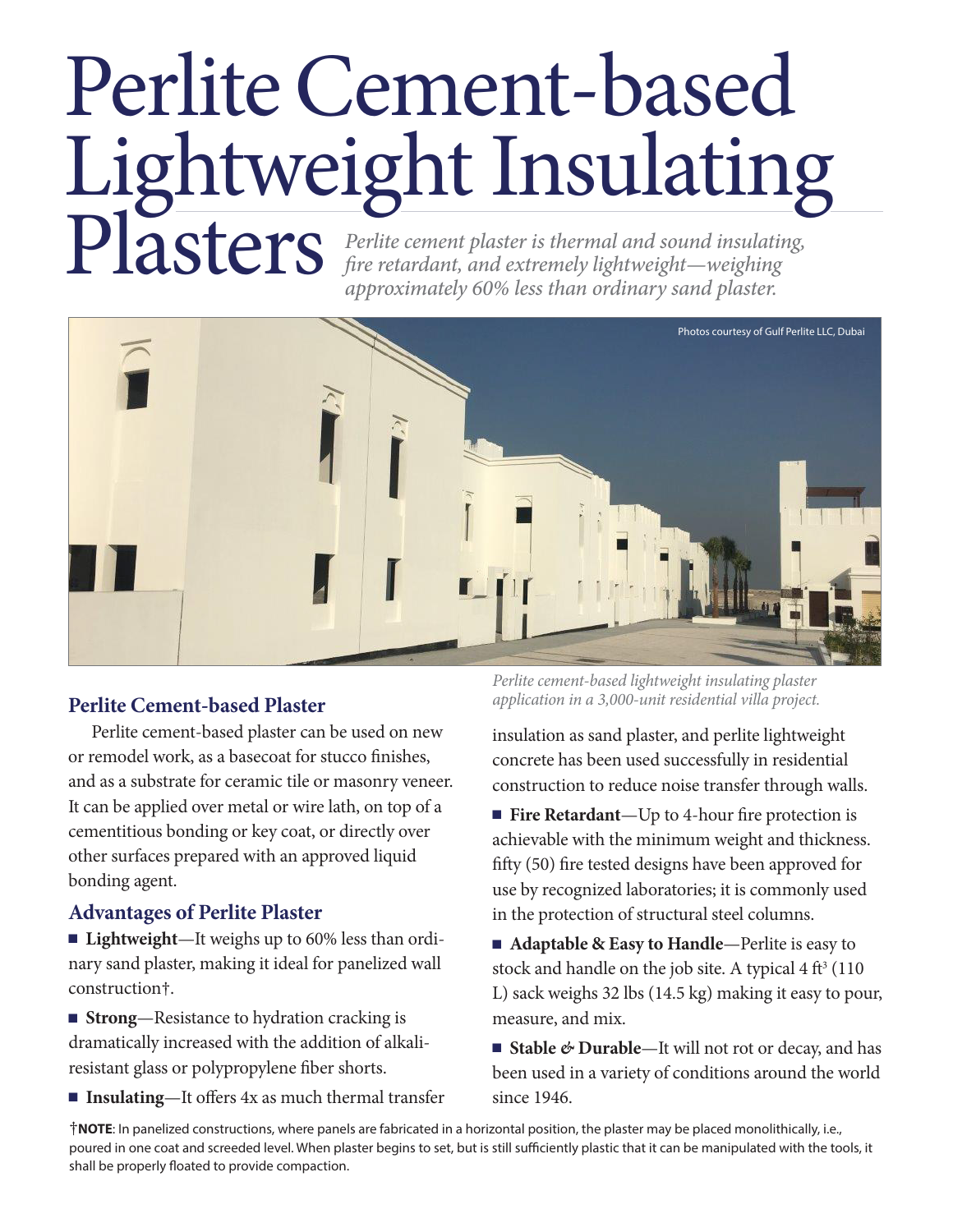### Perlite Cement Plaster

### **General Considerations**

- $\blacksquare$  The same limitations for Portland cement plaster apply to perlite cement-based plaster.
- Because of its insulating value, perlite plaster is not recommended over radiant heating panels.
- Use of alkali-resistant glass or polypropylene fiber shorts is recommended when designing Perlite-based Portland cement mixes.



*Above: When plastering concrete surfaces, a suitable bonding coat or textured key coat is necessary to improve adhesion.*

*Below: Perlite cement-based plasters add beauty and*  function to exterior finishes. Both fine-grained and textured *nishes are possible.*

*Right: Perlite cement-based plasters can be mixed on site and applied over metal lath, or other suitable bonding surfaces.* 

■ Over monolithic concrete, the thickness of bonding plaster and perlite plaster basecoat shall not exceed 3/8 inch (10 mm) on ceilings and 5/8 inch (16 mm) on walls. If additional thickness is required, self-furred metal lath should first be secured to concrete surfaces.

- Divide large expanses of plaster with properly installed relief joints. Discontinue reinforcing lath at relief joints.
- Subject to ambient temperatures, perlite cement plaster must be water-cured between 3 – 7 days to reduce contraction and minimize cracking.
- Use of metal or wire lath typically requires three coats.